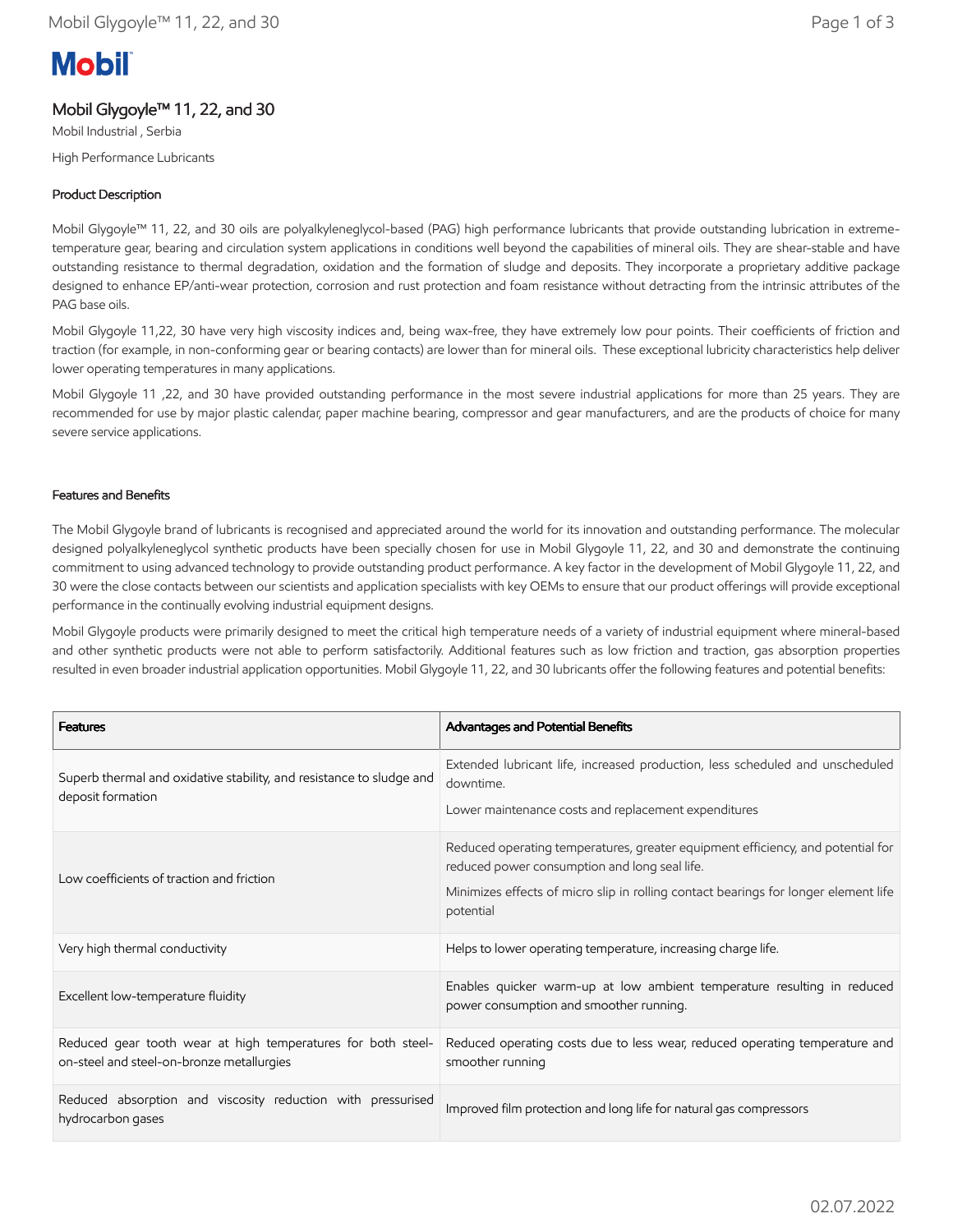| <b>Features</b>                              | <b>Advantages and Potential Benefits</b>                                                            |  |
|----------------------------------------------|-----------------------------------------------------------------------------------------------------|--|
| Multipurpose industrial equipment capability | Potential to use fewer products with reduced inventory costs and less chance for<br>mis-lubrication |  |

## Applications

Mobil Glygoyle lubricants are recommended for the most severe conditions in all types of plain and anti-friction bearings and industrial enclosed gears up to a bulk oil temperature of 200º C. Specific applications include:

- Severe plastic calendar operations
- High temperature paper machine bearings
- Industrial enclosed gears spur, bevel and worm gearing
- Reciprocating and rotary air, natural gas, CO2 and other process gasses

#### Application notes

Polyalkyleneglycol (PAG) based lubricants have some inherent excellent lubrication properties imparted by the PAG base oil. However, PAG based lubricants do have limitations with respect to compatibility with seal and coating materials, some varieties of light metal alloys and other lubricants. Before applying any PAG lubricant, contact the original equipment manufacturer for specific advice on the application.

#### Compatibility with other lubricants

Mobil Glygoyle 11, 22, and 30 are not compatible with mineral oils and most other synthetic lubricants. Additionally, depending on the specific type of PAG base fluid, they may not be compatible with other PAG type lubricants. (e. g. Mobil Glygoyle 11, 22, 30 and Mobil Glygoyle ISO VG Series are not miscible)Mobil Glygoyle 11, 22, and 30 are not generally recommended for use in systems previously filled with mineral oils or PAO based synthetic lubricants. It is further recommended to check compatibility when topping up or replacing existing PAG fillings with Mobil Glygoyle products, generally the preference is to avoid mixtures by draining, flushing and refilling.When changing from mineral oil or other synthetic products to Mobil Glygoyle products, it is crtical to clean the system thoroughly and flush with suitable fluids prior to conversion. For further details please contact your ExxonMobil representative.

#### Water

Mobil Glygoyle 11, 22, and 30, along with all PAG based lubricants, are hygroscopic and absorb more water than mineral oils or synthetic hydrocarbons before. Therefore extra care should be taken not to expose PAG oils to excessive moisture. Due to their inherent high specific gravity, water does not drop to the bottom of reservoirs, but stays on top of the lubricant.

#### Seal compatibility

PAG based lubricants are not compatible with most standard seal materials used for mineral oils or synthetic hydrocarbons. Incompatible materials are likely to shrink or swell, thus causing severe leakage or seizure of the seal. When converting from mineral oil or synthetic hydrocarbons to Mobil Glygoyle 11, 22, or 30, seal compatibility must be considered.. FKM and VMQ are normally suitable for use with PAG. NBR materials may be used but have restricted temperature range. In all cases, operating conditions and the variability of elastomer properties from different manufactures should be considered. For best results, consult the equipment supplier or seal manufacturer for specific recommendations.

#### Light Metal Alloys

Mobil Glygoyle 11, 22, and 30 and PAG lubricants are well suited for gear applications with ferrous and most non ferrous materials. However, Mobil Glygoyle products and PAG lubricants are not recommended for use with light metal alloys containing Aluminum or Magnesium. PAG lubricants can lead to increased wear when used with light metal alloys of this nature. Please consult the original equipment manufacturer for additional information.

#### Other Materials

Paints, coatings, and some plastics are not suitable for use with PAG lubricants. In general two component paints (reactive paints, epoxy resins) are suitable for use for interior coatings in contact with the lubricant. Otherwise, interiors in contact with the lubricant should be left uncoated. Materials used for oil level gages, inspection doors etc., should preferably be made of natural glass or polyamide materials. Other transparent plastics, e.g. Plexiglas, may deteriorate and crack under stress.